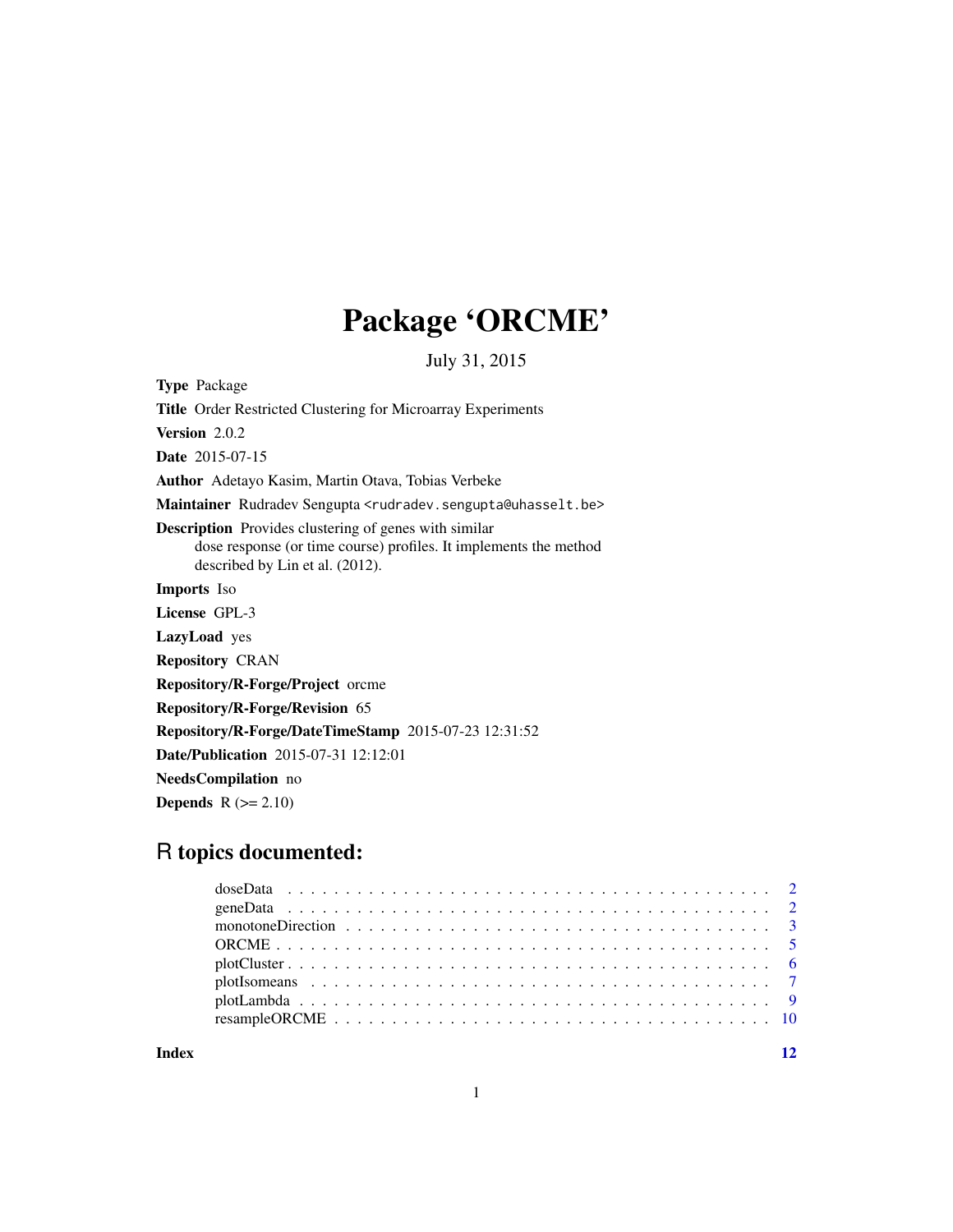<span id="page-1-0"></span>

#### Description

Dose data; a vector of length 12 with 3 observations for each of 4 doses.

#### Usage

data(doseData)

#### Format

The format is: num [1:12] 1 1 1 2 2 2 3 3 ...

#### Examples

data(doseData)

doseData

geneData *Gene Expression Data Example*

#### Description

This dose-response microarray data contains 1000 genes and 4 doses (one control dose (zero dose) and three increasing dose) with 3 arrays at each dose level. Due to confidetiality, it is only part of the real data set.

#### Usage

data(geneData)

#### Format

A data frame with 1000 observations on the following 12 variables.

- X1 Sample one with zero dose
- X1.1 Sample two with zero dose
- X1.2 Sample three with zero dose
- X2 Sample one with second dose
- X2.1 Sample two with second dose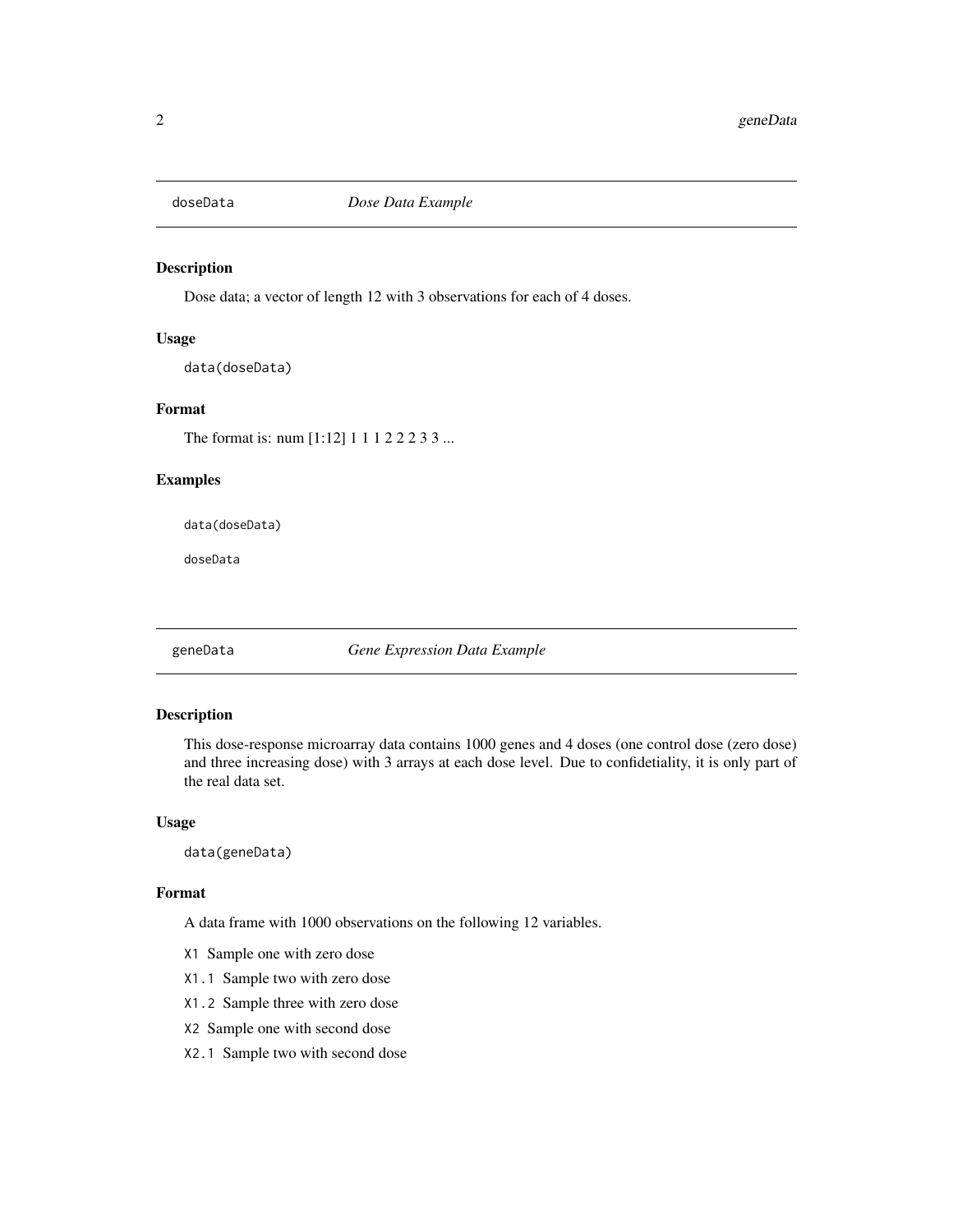- <span id="page-2-0"></span>X2.2 Sample three with second dose
- X3 Sample one with third dose
- X3.1 Sample two with third dose
- X3.2 Sample three with third dose
- X4 Sample one with fourth dose
- X4.1 Sample two with fourth dose
- X4.2 Sample three with fourth dose

#### References

Testing for Trend in Dose-Response Microarray Experiments: a Comparison of Testing Procedures, Multiplicity, and Resampling-Based Inference, Lin et al. 2007, Stat. App. in Gen. & Mol. Bio., 6(1), article 26.

#### Examples

data(geneData)

head(geneData)

<span id="page-2-1"></span>monotoneDirection *The monotone means under increasing/decreasing trend*

#### Description

The function calculates the likelihood for the increasing and decreasing trend in the dose response for all the given genes separately gene-by-gene. The trend with the higher likelihood is chosen and the isotonic regression is applied on the means.

#### Usage

```
monotoneDirection(geneData, doseData)
```
#### Arguments

| geneData | gene expression matrix for all genes |
|----------|--------------------------------------|
| doseData | indicates the dose levels            |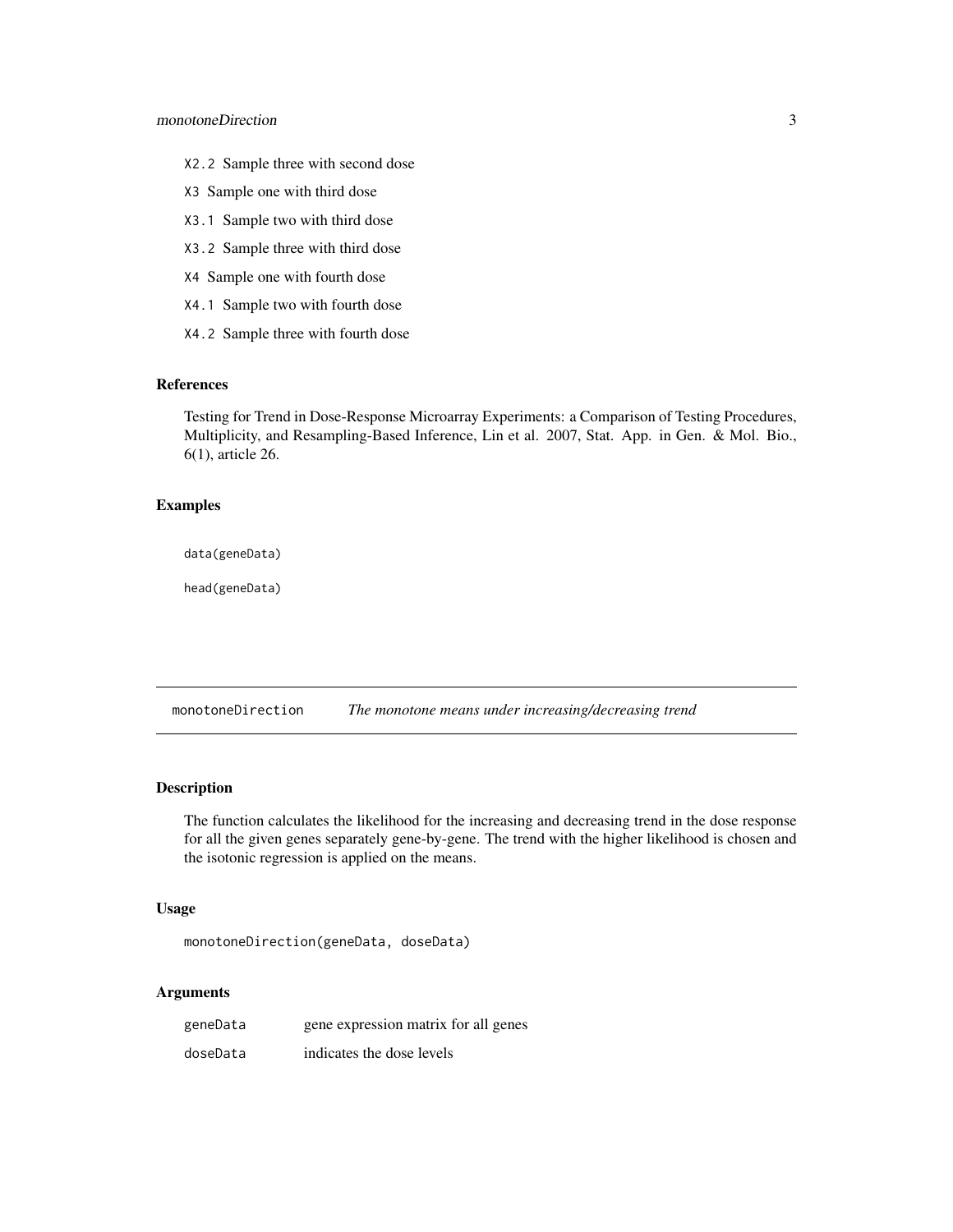#### <span id="page-3-0"></span>Value

A list with components

| direction  | the direction with the higher likelihood of increasing (indicated by "up") or de-<br>creasing (indicated by "dn") trend. |
|------------|--------------------------------------------------------------------------------------------------------------------------|
| incData    | isotonic means with respect to dose for those genes that were classified as fol-<br>lowing the increasing trend.         |
| decData    | isotonic means with respect to dose for those genes that were classified as fol-<br>lowing the decreasing trend.         |
| obsincData | observed gene expression matrix for those genes that were classified as follow-<br>ing the increasing trend.             |
| obsdecData | observed gene expression matrix for those genes that were classified as follow-<br>ing the decreasing trend.             |
| arrayMean  | isotonic means with respect to dose for all genes.                                                                       |

#### Author(s)

Adetayo Kasim, Martin Otava and Tobias Verbeke

#### References

Lin D., Shkedy Z., Yekutieli D., Amaratunga D., and Bijnens, L. (editors). (2012) Modeling Doseresponse Microarray Data in Early Drug Development Experiments Using R. Springer.

Cheng, Y. and Church, G. M. (2000). Biclustering of expression data. In: Proceedings of the Eighth International Conference on Intelligent Systems for Molecular Biology, 1, 93-103.

#### See Also

[ORCME](#page-4-1), [plotIsomeans](#page-6-1)

#### Examples

```
data(doseData)
data(geneData)
```
dirData <- monotoneDirection(geneData = geneData,doseData = doseData)

```
## direction of monotone trend
Direction <- dirData$direction
## Isotonic means for upward genes
incData <- as.data.frame(dirData$incData)
##Isotonic means for downward genes
decData <- as.data.frame(dirData$decData)
## observd data upward genes
obsIncData <- as.data.frame(dirData$obsincData)
## observed data for downward genes
obsDecData <- as.data.frame(dirData$obsdecData)
## isotonic means for all genes
isoMeans <- as.data.frame(dirData$arrayMean)
```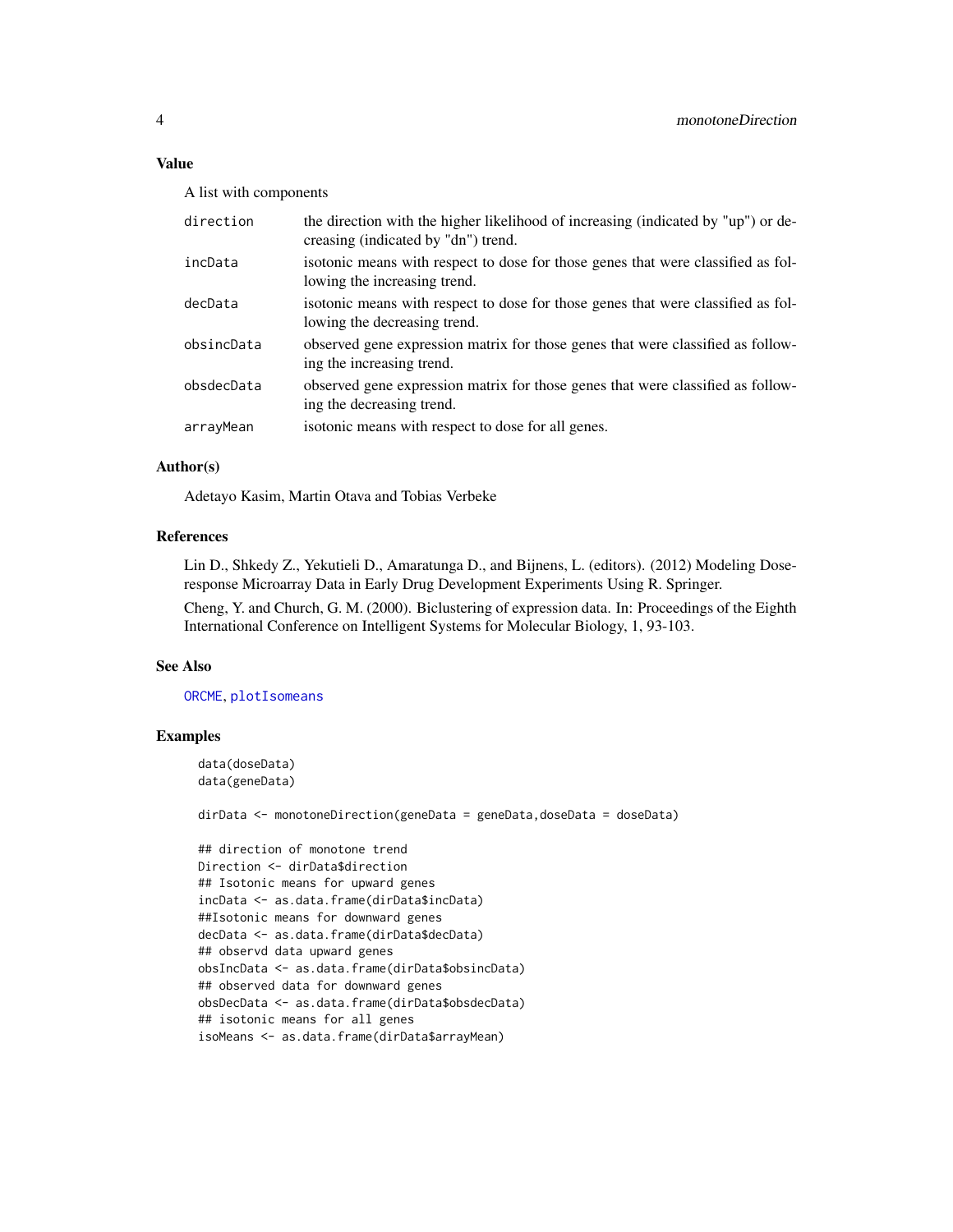<span id="page-4-1"></span><span id="page-4-0"></span>ORCME *Order restricted clustering for dose-response trends in microarray experiments*

#### Description

The function performs delta-clustering of a microarray data. It can be used for clustering of both the time-course or dose-response microarray data.

#### Usage

ORCME(DRdata, lambda, phi, robust=FALSE)

#### Arguments

| DRdata | matrix of a microarray data with rows corresponding to genes and columns cor-<br>responding to time points or different doses                                                                                                    |
|--------|----------------------------------------------------------------------------------------------------------------------------------------------------------------------------------------------------------------------------------|
| lambda | assumed proportion of coherence relative to the observed data, it ranges between<br>0 and 1. A lambda value of 1 considers the observed data as a cluster and lambda<br>value of 0 finds every possible pattern within the data. |
| phi    | minimum number of genes in a cluster                                                                                                                                                                                             |
| robust | logical variable that determines, if algorithm uses robust version based on me-<br>dian polish and absolute values, instead of mean square error. Default is FALSE.                                                              |

#### Value

The matrix of classification into clusters: each row represents one gene and columns found clusters. The matrix consist of the Booleans values, in each row there is only one of them TRUE which means that the gene was classified into the respective cluster.

#### Author(s)

Adetayo Kasim, Martin Otava and Tobias Verbeke

#### References

Lin D., Shkedy Z., Yekutieli D., Amaratunga D., and Bijnens, L. (editors). (2012) Modeling Doseresponse Microarray Data in EarlyDrug Development Experiments Using R. Springer.

Cheng, Y. and Church, G. M. (2000). Biclustering of expression data. In: Proceedings of the Eighth International Conference on Intelligent Systems for Molecular Biology, 1, 93-103.

#### See Also

[monotoneDirection](#page-2-1), [plotIsomeans](#page-6-1)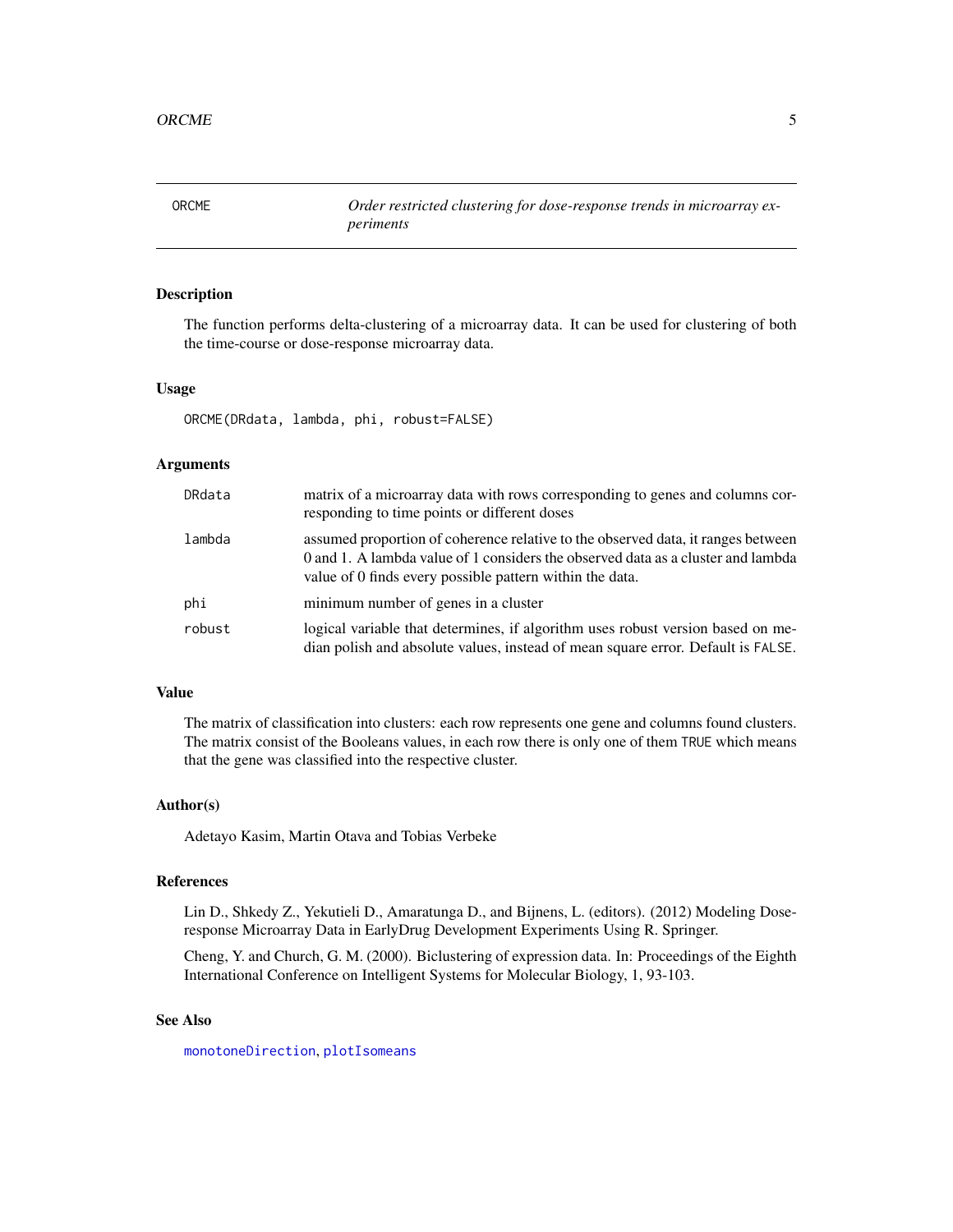#### Examples

```
data(doseData)
data(geneData)
dirData <- monotoneDirection(geneData = geneData,doseData = doseData)
incData <- as.data.frame(dirData$incData)
print(orcme <- ORCME(DRdata=incData,lambda=0.15,phi=2))
orcmeRobust <- ORCME(DRdata=incData,lambda=0.15,phi=2, robust=TRUE)
# number of genes within cluster
colSums(orcme)
colSums(orcmeRobust)
```
plotCluster *Plotting the gene specific profiles for one given cluster of genes*

#### Description

The function is plotting the profiles of the genes that belongs to the same cluster. It is not providing the clustering itself, just plotting the results of clustering from input. Optionally, the function can center the profiles around the gene-specific means.

#### Usage

plotCluster(DRdata, doseData, ORCMEoutput, clusterID, zeroMean=FALSE, xlabel, ylabel, main="")

#### Arguments

| DRdata      | the microarray data with rows corresponding to genes and columns correspond-<br>ing to time points or different doses                                                                                                                                                 |
|-------------|-----------------------------------------------------------------------------------------------------------------------------------------------------------------------------------------------------------------------------------------------------------------------|
| doseData    | indicates the dose levels                                                                                                                                                                                                                                             |
| ORCMEoutput | the matrix of classification into clusters: each row represents one gene and<br>columns found clusters. The matrix consist of the Booleans values, in each<br>row there is only one of them TRUE which means that the gene was classified<br>into the respective gene |
| clusterID   | id of the cluster to be plotted                                                                                                                                                                                                                                       |
| zeroMean    | if TRUE, it centers the gene profiles around the gene-specific means, default is<br><b>FALSE</b>                                                                                                                                                                      |
| xlabel      | a title for the x axis                                                                                                                                                                                                                                                |
| vlabel      | a title for the y axis                                                                                                                                                                                                                                                |
| main        | an overall title for the plot                                                                                                                                                                                                                                         |

<span id="page-5-0"></span>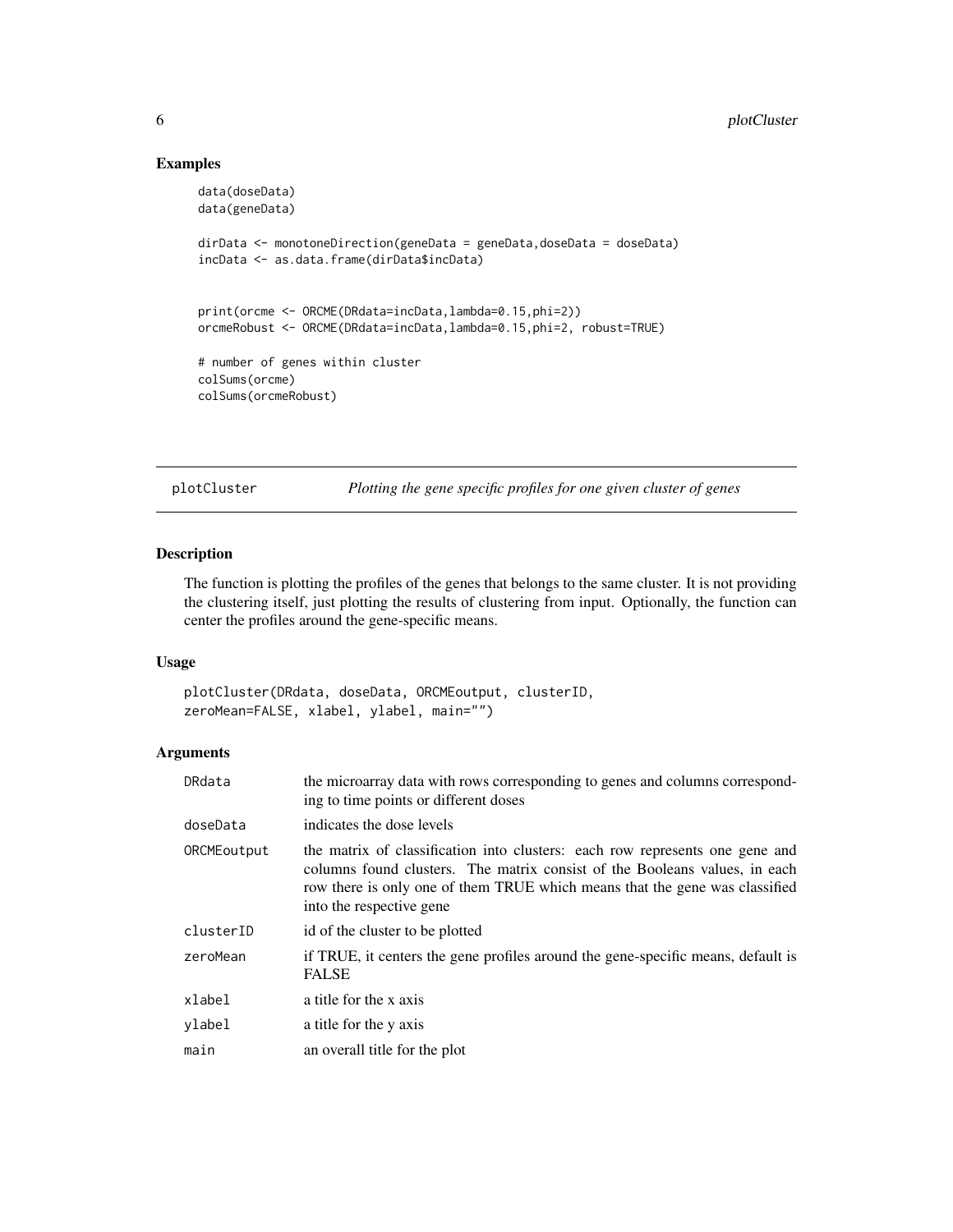#### <span id="page-6-0"></span>plotIsomeans 7

#### Value

Plot of the gene specific profiles dependent one the dose level (or time point) that are classified into the given cluster.

#### Author(s)

Adetayo Kasim, Martin Otava and Tobias Verbeke

#### References

Lin D., Shkedy Z., Yekutieli D., Amaratunga D., and Bijnens, L. (editors). (2012) Modeling Doseresponse Microarray Data in Early Drug Development Experiments Using R. Springer.

Cheng, Y. and Church, G. M. (2000). Biclustering of expression data. In: Proceedings of the Eighth International Conference on Intelligent Systems for Molecular Biology, 1, 93-103.

#### See Also

[ORCME](#page-4-1), [plotIsomeans](#page-6-1)

#### Examples

data(doseData) data(geneData)

```
dirData <- monotoneDirection(geneData = geneData,doseData = doseData)
incData <- as.data.frame(dirData$incData)
ORCMEoutput <- ORCME(DRdata=incData,lambda=0.15,phi=2)
```

```
plotCluster(DRdata=incData,doseData=doseData, ORCMEoutput=ORCMEoutput,
clusterID=4,zeroMean=FALSE, xlabel="Dose",ylabel="Gene Expression")
```
<span id="page-6-1"></span>

| plotIsomeans | Plot of the observed gene expression and the isotonic means with re- |
|--------------|----------------------------------------------------------------------|
|              | spect to dose                                                        |

#### Description

The function is plotting the observed data points of the gene expression and isotonic means with respect to dose for one particular gene.

#### Usage

```
plotIsomeans(monoData, obsData, doseData, geneIndex)
```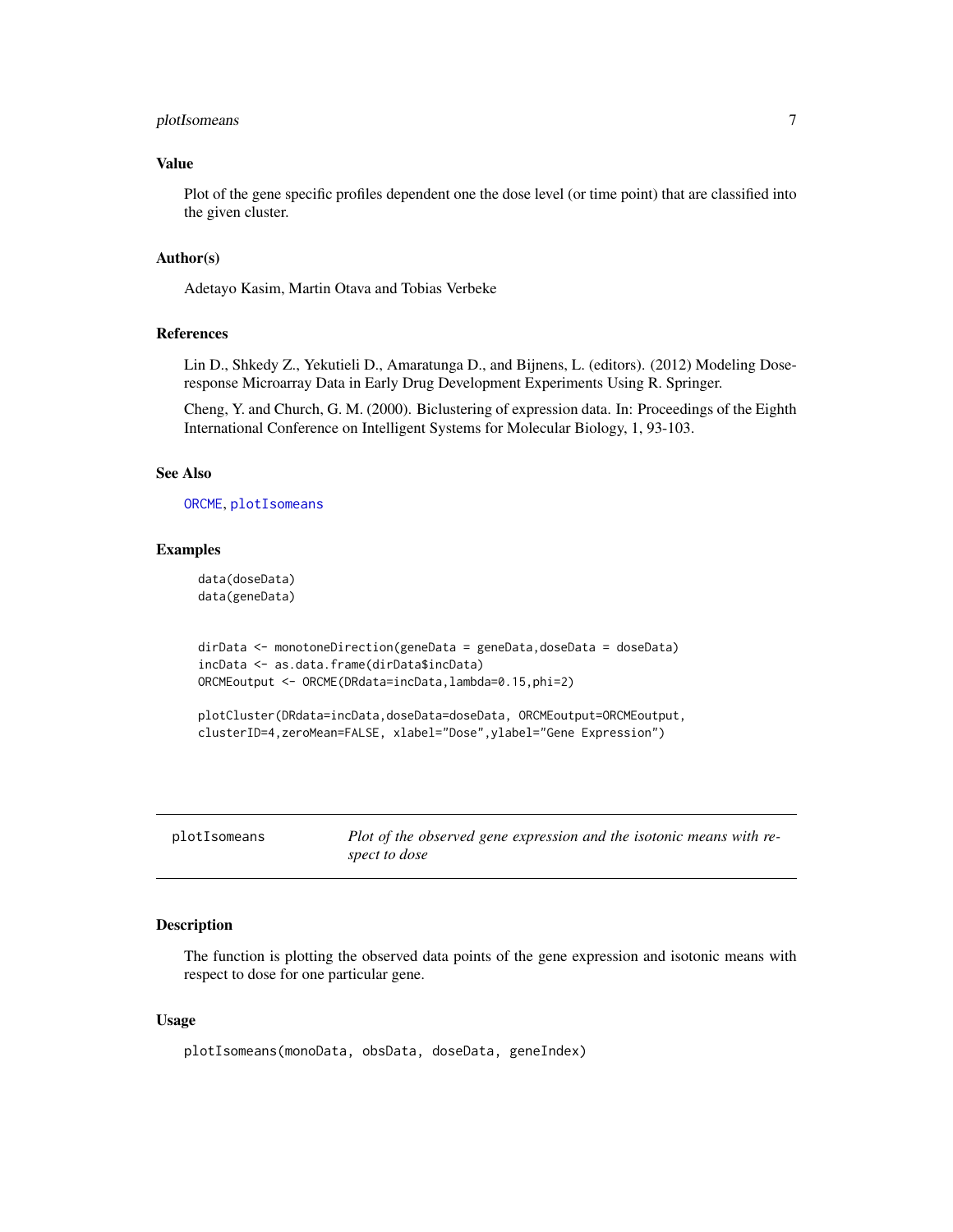#### <span id="page-7-0"></span>**Arguments**

| monoData  | isotonic means with respect to dose for all genes |
|-----------|---------------------------------------------------|
| obsData   | observed gene expression for all genes            |
| doseData  | indicates the dose levels                         |
| geneIndex | index of the gene to be plotted                   |

#### Value

Plot of the data points and the isotonic means for each dose with the isotonic regression curve.

#### Author(s)

Adetayo Kasim, Martin Otava and Tobias Verbeke

#### References

Lin D., Shkedy Z., Yekutieli D., Amaratunga D., and Bijnens, L. (editors). (2012) Modeling Doseresponse Microarray Data in Early Drug Development Experiments Using R. Springer.

Cheng, Y. and Church, G. M. (2000). Biclustering of expression data. In: Proceedings of the Eighth International Conference on Intelligent Systems for Molecular Biology, 1, 93-103.

#### See Also

[ORCME](#page-4-1), [monotoneDirection](#page-2-1)

#### Examples

```
data(doseData)
data(geneData)
```

```
dirData <- monotoneDirection(geneData = geneData,doseData = doseData)
incData <- as.data.frame(dirData$incData)
obsIncData <- as.data.frame(dirData$obsincData)
```

```
## gene-specific profile plot
plotIsomeans(monoData=incData,obsData=obsIncData,doseData=
doseData,geneIndex=10)
```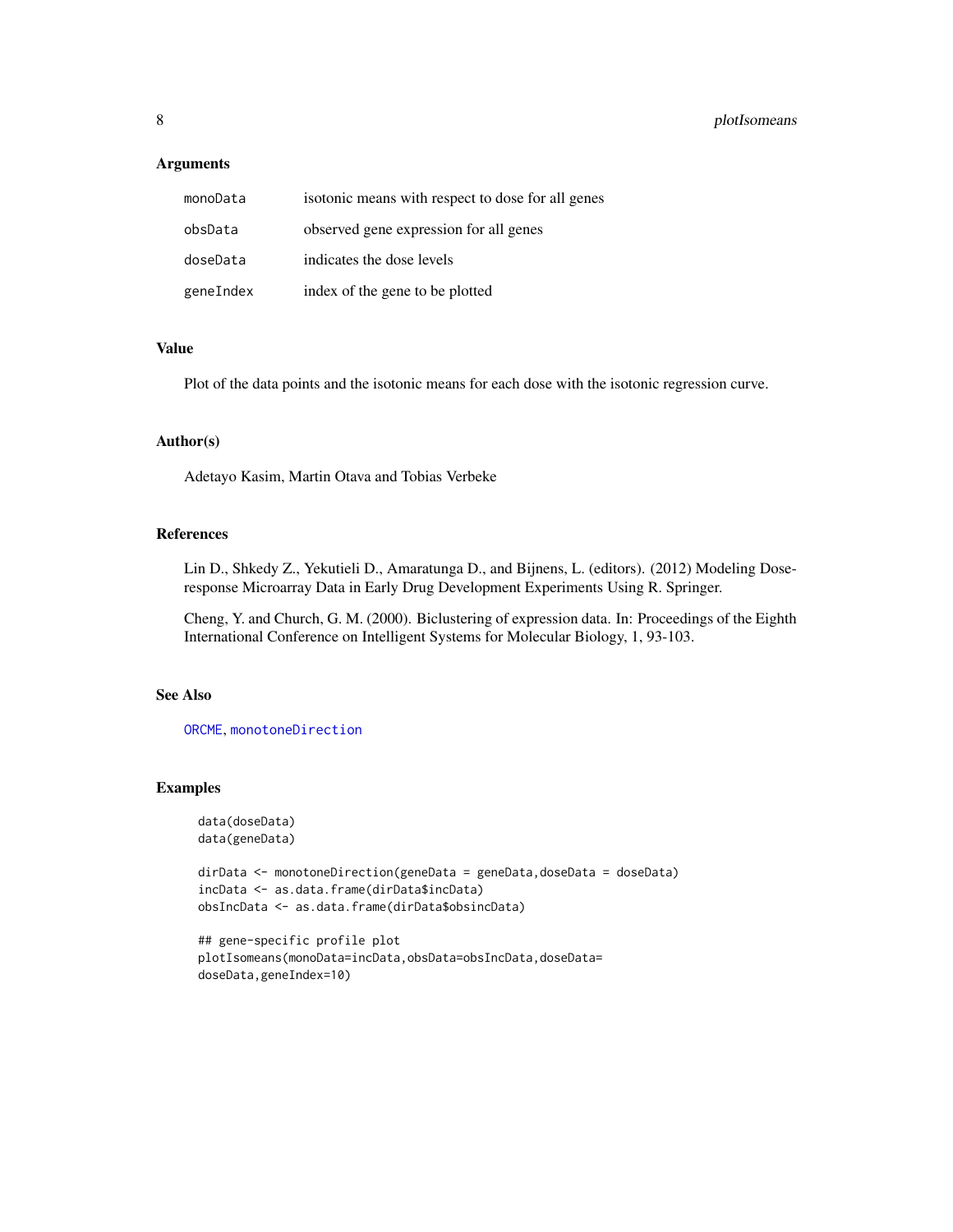<span id="page-8-1"></span><span id="page-8-0"></span>plotLambda *Plot the variaty of the properties dependent on the proportion of heterogeneity in observed data set*

#### **Description**

This function provides the plots of the dependency of the variety of properties on the proportion of heterogeneity in observed data set. It is not using the clustering as simple input, but it is also computing additional properties. The function can plot within cluster sum of squares, number of cluster, penalized within cluster sum of squares, Calsanzik and Harabasx index and Hartigan index.

#### Usage

plotLambda(lambdaChoiceOutput,output)

#### Arguments

| lambdaChoiceOutput |                                                                                                                                                                                                                                                                                              |
|--------------------|----------------------------------------------------------------------------------------------------------------------------------------------------------------------------------------------------------------------------------------------------------------------------------------------|
|                    | the output of the function resampleORCME                                                                                                                                                                                                                                                     |
| output             | the variable that determines which output would be plotted, the values are "wss"<br>for the cluster sum of squares, "not " for the number of cluster, "pwss" for<br>the penalized within cluster sum of squares, "ch" for the Calsanzik and Harabasx<br>index and "h" for the Hartigan index |

#### Value

A plot of one of the properties mentioned above dependent on the proportion of heterogeneity. The confidence intervals are plotted instead of the point estimates.

#### Author(s)

Adetayo Kasim, Martin Otava and Tobias Verbeke

#### References

Lin D., Shkedy Z., Yekutieli D., Amaratunga D., and Bijnens, L. (editors). (2012) Modeling Doseresponse Microarray Data in Early Drug Development Experiments Using R. Springer.

Cheng, Y. and Church, G. M. (2000). Biclustering of expression data. In: Proceedings of the Eighth International Conference on Intelligent Systems for Molecular Biology, 1, 93-103.

#### See Also

[ORCME](#page-4-1), [resampleORCME](#page-9-1)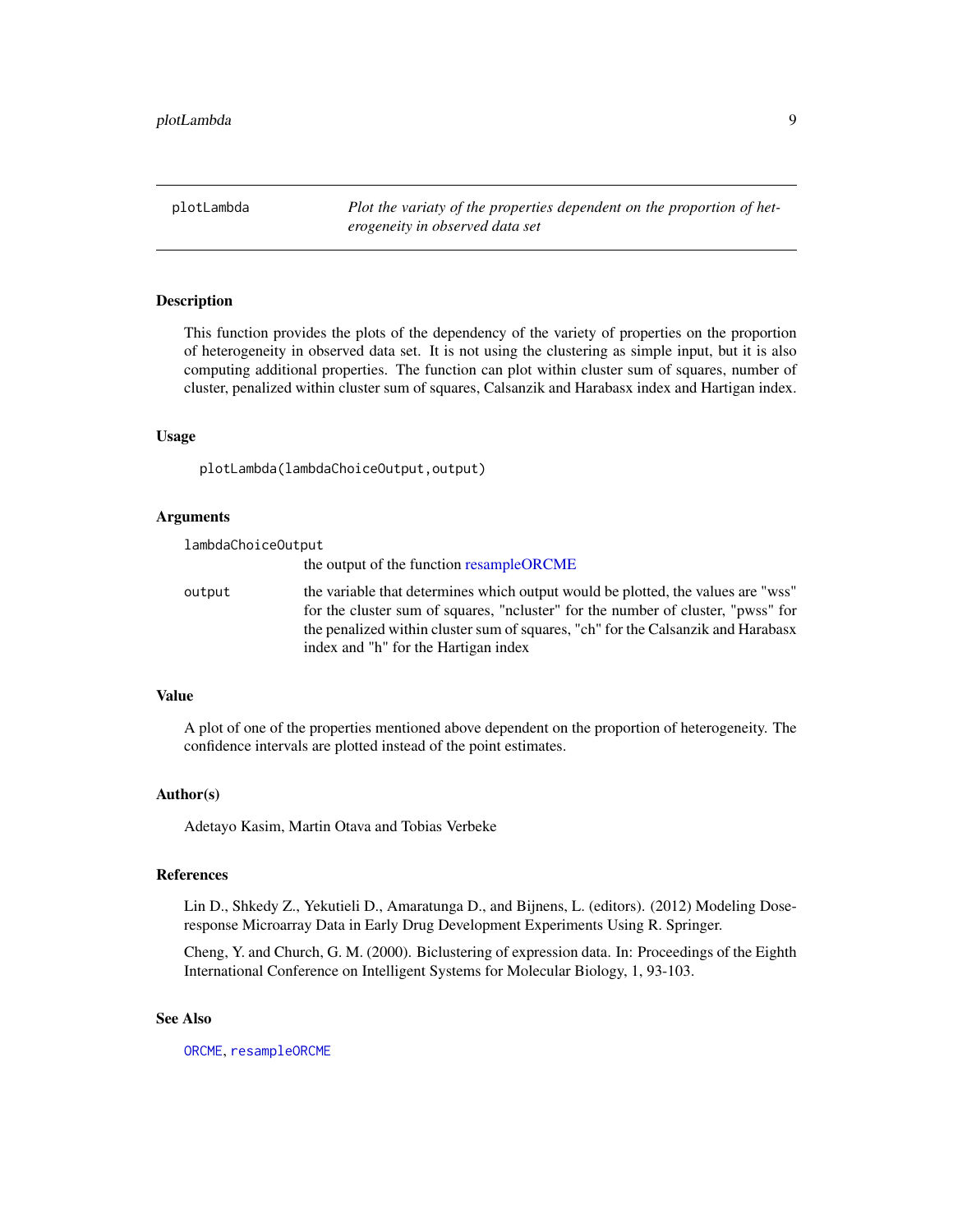#### Examples

```
data(doseData)
data(geneData)
dirData <- monotoneDirection(geneData = geneData,doseData = doseData)
incData <- as.data.frame(dirData$incData)
lambdaVector <- c(0.05,0.50,0.95)
lambdaChoiceOutput <- resampleORCME(clusteringData=incData, lambdaVector=lambdaVector)
plotLambda(lambdaChoiceOutput,output="wss")
plotLambda(lambdaChoiceOutput,output="ncluster")
plotLambda(lambdaChoiceOutput,output="pwss")
plotLambda(lambdaChoiceOutput,output="ch")
plotLambda(lambdaChoiceOutput,output="h")
```
<span id="page-9-1"></span>resampleORCME *Estimation of the proportion of the heterogeneity in the observed data for clustering*

#### Description

The function is computing within cluster sum of squares for given proportion of heterogeneity. Minimal number of genes per cluster is fixed as 2. The sum of squares is computed through resampling the 100 data sets with 100 genes randomly sampled with replacement from the reduced expression data.

#### Usage

```
resampleORCME(clusteringData, lambdaVector, robust=FALSE)
```
#### Arguments

|              | clustering Data the microarray data with rows corresponding to genes and columns correspond-<br>ing to time points or different doses                                                                                                    |
|--------------|------------------------------------------------------------------------------------------------------------------------------------------------------------------------------------------------------------------------------------------|
| lambdaVector | vector of assumed proportions of of heterogeneity of the observed data, it ranges<br>between 0 and 1. A lambda value of 1 considers the observed data as a cluster<br>and lambda value of 0 finds every possible pattern within the data |
| robust       | logical variable that determines, if algorithm uses robust version based on me-<br>dian polish and absolute values, instead of mean square error. Default is FALSE.                                                                      |

<span id="page-9-0"></span>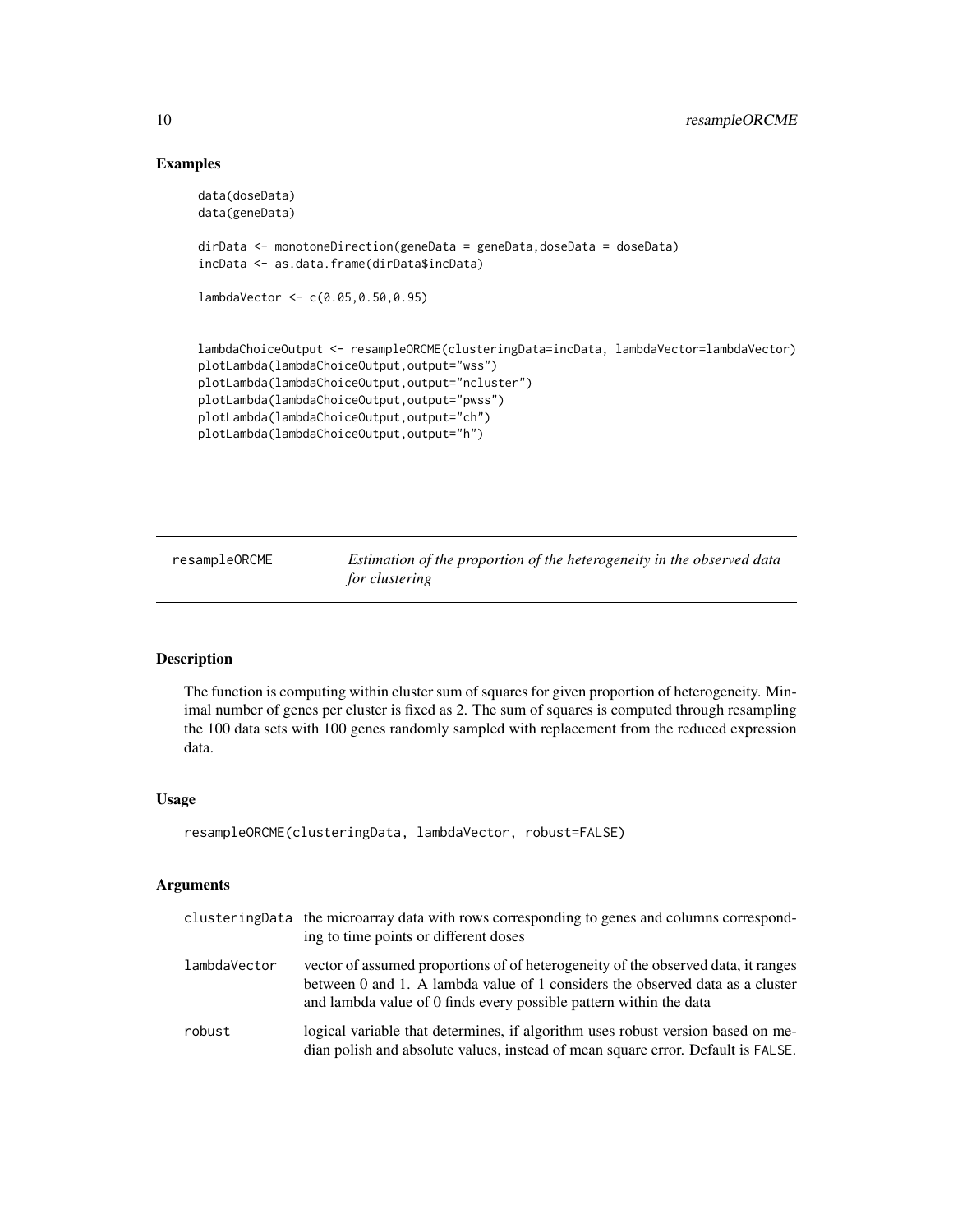#### <span id="page-10-0"></span>resampleORCME 11

#### Value

A list of matrices that represent one of the 100 iterations. Every matrix consist of the columns

| lambda | vector of the proportions of heterogeneity given as input               |
|--------|-------------------------------------------------------------------------|
| WSS    | within clusters sum of squares for given proportion of heterogeneity    |
| TSS.   | total clusters sum of squares for given proportions of heterogeneity    |
| nc.    | number of clusters as a function for given proportions of heterogeneity |

#### Author(s)

Adetayo Kasim, Martin Otava and Tobias Verbeke

#### References

Lin D., Shkedy Z., Yekutieli D., Amaratunga D., and Bijnens, L. (editors). (2012) Modeling Doseresponse Microarray Data in Early Drug Development Experiments Using R. Springer.

Cheng, Y. and Church, G. M. (2000). Biclustering of expression data. In: Proceedings of the Eighth International Conference on Intelligent Systems for Molecular Biology, 1, 93-103.

#### See Also

[ORCME](#page-4-1), [plotLambda](#page-8-1)

#### Examples

data(doseData) data(geneData)

dirData <- monotoneDirection(geneData = geneData,doseData = doseData) incData <- as.data.frame(dirData\$incData)

```
lambdaVector <- c(0.05,0.50,0.95)
```
resampleORCME(clusteringData=incData, lambdaVector=lambdaVector, robust=FALSE)